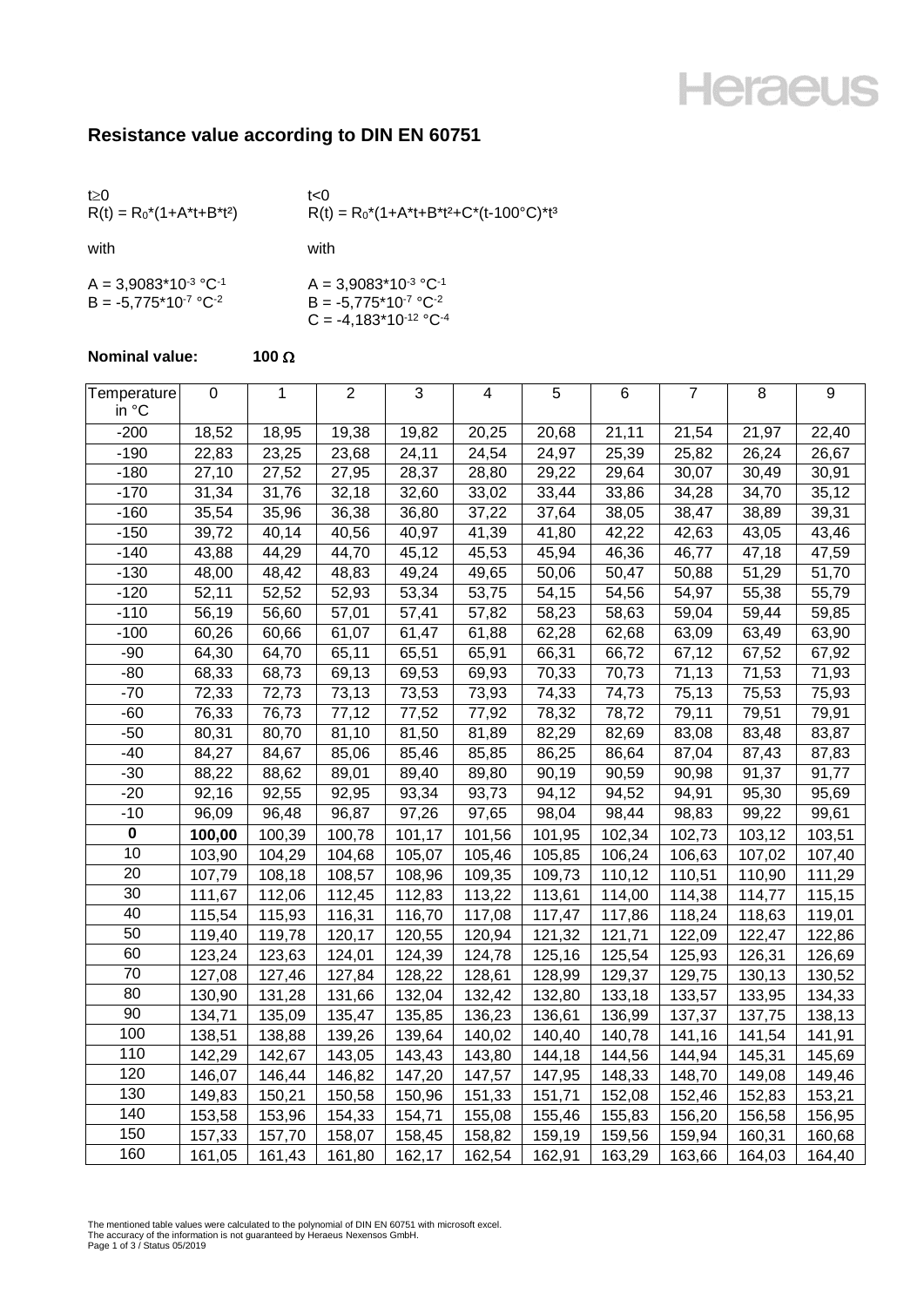**Heraeus** 

| 170         | 164,77           | 165,14 | 165,51         | 165,89 | 166,26           | 166,63           | 167,00 | 167,37         | 167,74           | 168,11           |
|-------------|------------------|--------|----------------|--------|------------------|------------------|--------|----------------|------------------|------------------|
|             |                  |        |                |        |                  |                  |        |                |                  |                  |
| Temperature | $\boldsymbol{0}$ | 1      | $\overline{2}$ | 3      | 4                | 5                | 6      | $\overline{7}$ | 8                | 9                |
| in °C       |                  |        |                |        |                  |                  |        |                |                  |                  |
| 180         | 168,48           | 168,85 | 169,22         | 169,59 | 169,96           | 170,33           | 170,70 | 171,07         | 171,43           | 171,80           |
| 190         | 172,17           | 172,54 | 172,91         | 173,28 | 173,65           | 174,02           | 174,38 | 174,75         | 175,12           | 175,49           |
| 200         | 175,86           | 176,22 | 176,59         | 176,96 | 177,33           | 177,69           | 178,06 | 178,43         | 178,79           | 179,16           |
| 210         | 179,53           | 179,89 | 180,26         | 180,63 | 180,99           | 181,36           | 181,72 | 182,09         | 182,46           | 182,82           |
| 220         | 183,19           | 183,55 | 183,92         | 184,28 | 184,65           | 185,01           | 185,38 | 185,74         | 186,11           | 186,47           |
| 230         | 186,84           | 187,20 | 187,56         | 187,93 | 188,29           | 188,66           | 189,02 | 189,38         | 189,75           | 190,11           |
| 240         | 190,47           | 190,84 | 191,20         | 191,56 | 191,92           | 192,29           | 192,65 | 193,01         | 193,37           | 193,74           |
| 250         | 194,10           | 194,46 | 194,82         | 195,18 | 195,55           | 195,91           | 196,27 | 196,63         | 196,99           | 197,35           |
| 260         | 197,71           | 198,07 | 198,43         | 198,79 | 199,15           | 199,51           | 199,87 | 200,23         | 200,59           | 200,95           |
| 270         | 201,31           | 201,67 | 202,03         | 202,39 | 202,75           | 203,11           | 203,47 | 203,83         | 204,19           | 204,55           |
| 280         | 204,90           | 205,26 | 205,62         | 205,98 | 206,34           | 206,70           | 207,05 | 207,41         | 207,77           | 208,13           |
| 290         | 208,48           | 208,84 | 209,20         | 209,56 | 209,91           | 210,27           | 210,63 | 210,98         | 211,34           | 211,70           |
| 300         | 212,05           | 212,41 | 212,76         | 213,12 | 213,48           | 213,83           | 214,19 | 214,54         | 214,90           | 215,25           |
| 310         | 215,61           | 215,96 | 216,32         | 216,67 | 217,03           | 217,38           | 217,74 | 218,09         | 218,44           | 218,80           |
| 320         | 219,15           | 219,51 | 219,86         | 220,21 |                  | 220,92           |        | 221,63         |                  |                  |
| 330         | 222,68           | 223,04 | 223,39         | 223,74 | 220,57<br>224,09 | 224,45           | 221,27 | 225,15         | 221,98<br>225,50 | 222,33<br>225,85 |
| 340         |                  | 226,56 |                |        | 227,61           |                  | 224,80 |                |                  |                  |
| 350         | 226,21<br>229,72 |        | 226,91         | 227,26 |                  | 227,96<br>231,47 | 228,31 | 228,66         | 229,02           | 229,37           |
| 360         |                  | 230,07 | 230,42         | 230,77 | 231,12           |                  | 231,82 | 232,17         | 232,52           | 232,87           |
| 370         | 233,21           | 233,56 | 233,91         | 234,26 | 234,61           | 234,96           | 235,31 | 235,66         | 236,00           | 236,35           |
|             | 236,70           | 237,05 | 237,40         | 237,74 | 238,09           | 238,44           | 238,79 | 239,13         | 239,48           | 239,83           |
| 380         | 240,18           | 240,52 | 240,87         | 241,22 | 241,56           | 241,91           | 242,26 | 242,60         | 242,95           | 243,29           |
| 390         | 243,64           | 243,99 | 244,33         | 244,68 | 245,02           | 245,37           | 245,71 | 246,06         | 246,40           | 246,75           |
| 400         | 247,09           | 247,44 | 247,78         | 248,13 | 248,47           | 248,81           | 249,16 | 249,50         | 249,85           | 250,19           |
| 410         | 250,53           | 250,88 | 251,22         | 251,66 | 251,91           | 252,25           | 252,59 | 252,93         | 253,28           | 253,62           |
| 420         | 253,96           | 254,30 | 254,65         | 254,99 | 255,33           | 255,67           | 256,01 | 256,35         | 256,70           | 257,04           |
| 430         | 257,38           | 257,72 | 258,06         | 258,40 | 258,74           | 259,08           | 259,42 | 259,76         | 260,10           | 260,44           |
| 440         | 260,78           | 261,12 | 261,46         | 261,80 | 262,14           | 262,48           | 262,82 | 263,16         | 263,50           | 263,84           |
| 450         | 264,18           | 264,52 | 264,86         | 265,20 | 265,53           | 265,87           | 266,21 | 266,55         | 266,89           | 267,22           |
| 460         | 267,56           | 267,90 | 268,24         | 268,57 | 268,91           | 269,25           | 269,59 | 269,92         | 270,26           | 270,60           |
| 470         | 270,93           | 271,27 | 271,61         | 271,94 | 272,28           | 272,61           | 272,95 | 273,29         | 273,62           | 273,96           |
| 480         | 274,29           | 274,63 | 274,96         | 275,30 | 275,63           | 275,97           | 276,30 | 276,64         | 276,97           | 277,31           |
| 490         | 277,64           | 277,98 | 278,31         | 278,64 | 278,98           | 279,31           | 279,64 | 279,98         | 280,31           | 280,64           |
| 500         | 280,98           | 281,31 | 281,64         | 281,98 | 282,31           | 282,64           | 282,97 | 283,31         | 283,64           | 283,97           |
| 510         | 284,30           | 284,63 | 284,97         | 285,30 | 285,63           | 285,96           | 286,29 | 286,62         | 286,95           | 287,29           |
| 520         | 287,62           | 287,95 | 288,28         | 288,61 | 288,94           | 289,27           | 289,60 | 289,93         | 290,26           | 290,59           |
| 530         | 290,92           | 291,25 | 291,58         | 291,91 | 292,24           | 292,56           | 292,89 | 293,22         | 293,55           | 293,88           |
| 540         | 294,21           | 294,54 | 294,86         | 295,19 | 295,52           | 295,85           | 296,18 | 296,50         | 296,83           | 297,16           |
| 550         | 297,49           | 297,81 | 298,14         | 298,47 | 298,80           | 299,12           | 299,45 | 299,78         | 300,10           | 300,43           |
| 560         | 300,75           | 301,08 | 301,41         | 301,73 | 302,06           | 302,38           | 302,71 | 303,03         | 303,36           | 303,69           |
| 570         | 304,01           | 304,34 | 304,66         | 304,98 | 305,31           | 305,63           | 305,96 | 306,28         | 306,61           | 306,93           |
| 580         | 307,25           | 307,58 | 307,90         | 308,23 | 308,55           | 308,87           | 309,20 | 309,52         | 309,84           | 310,16           |
| 590         | 310,49           | 310,81 | 311,13         | 311,45 | 311,78           | 312,10           | 312,42 | 312,74         | 313,06           | 313,39           |
| 600         | 313,71           | 314,03 | 314,35         | 314,67 | 314,99           | 315,31           | 315,64 | 315,96         | 316,28           | 316,60           |
| 610         | 316,92           | 317,24 | 317,56         | 317,88 | 318,20           | 318,52           | 318,84 | 319,16         | 319,48           | 319,80           |
| 620         | 320,12           | 320,43 | 320,75         | 321,07 | 321,39           | 321,71           | 322,03 | 322,35         | 322,67           | 322,98           |
| 630         | 323,30           | 323,62 | 323,94         | 324,26 | 324,57           | 324,89           | 325,21 | 325,53         | 325,84           | 326,16           |
| 640         | 326,48           | 326,79 | 327,11         | 327,43 | 327,74           | 328,06           | 328,38 | 328,69         | 329,01           | 329,32           |
| 650         | 329,64           | 329,96 | 330,27         | 330,59 | 330,90           | 331,22           | 331,53 | 331,85         | 332,16           | 332,48           |

The mentioned table values were calculated to the polynomial of DIN EN 60751 with microsoft excel. The accuracy of the information is not guaranteed by Heraeus Nexensos GmbH. Page 2 of 3 / Status: 05/2019